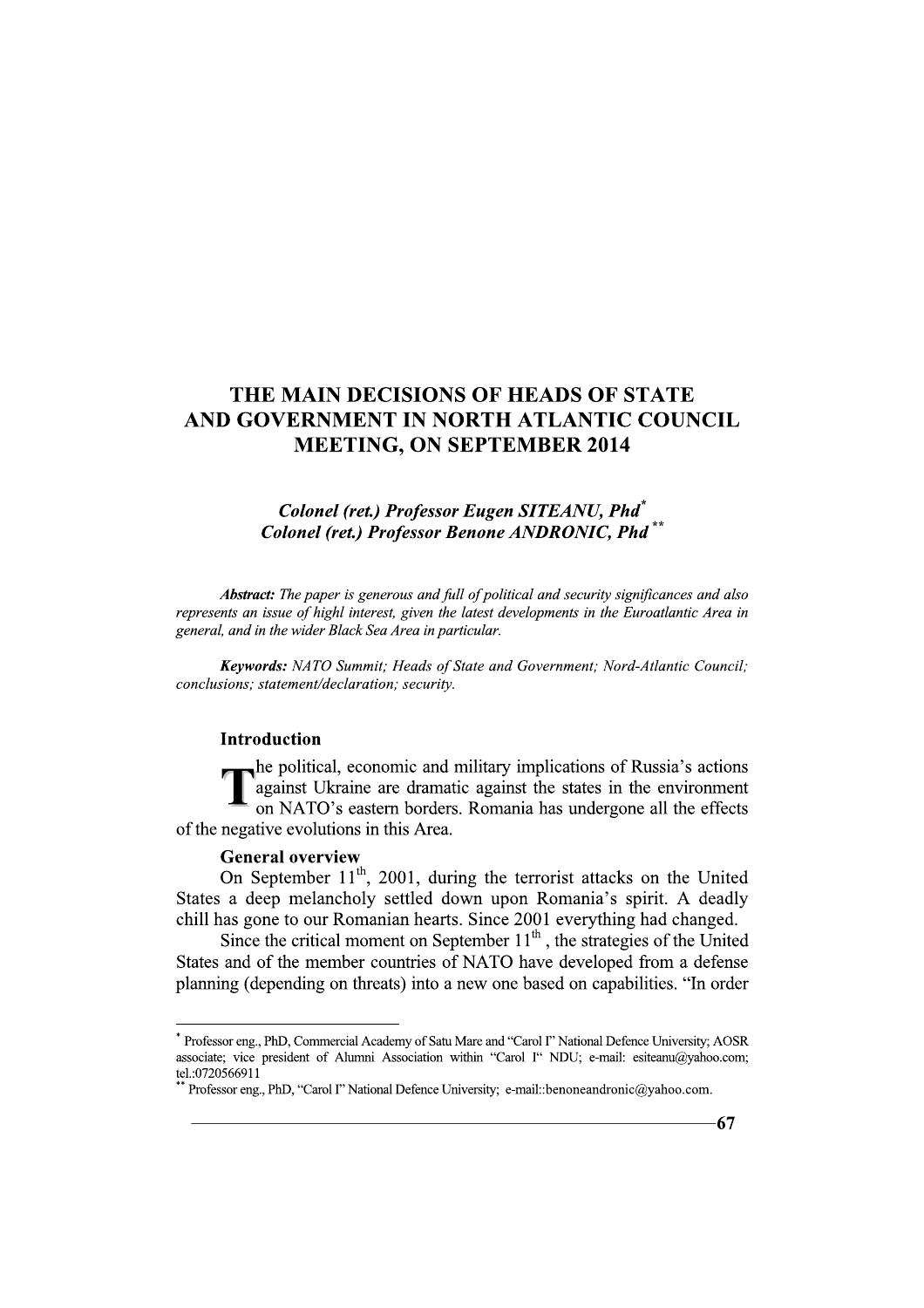to counteract a series of various and atypical threats and risks, the military system required a modular structure, agility and flexibility".

NATO has implemented the Strategic Concept for defence and security, adopted in Lisbon in November 2010, to be more "effective in a changing world, against new threats with new capabilities and new partners"<sup>2</sup>.

"Russian Federation national security strategy until 2020" was published in 2009, the Strategy presents some aspects of political, economic, cultural and military evolvements of Russia in the near future. Euro-Atlantic political and military leaders should pay more attention to Russia's strategic intentions.

The Russian Strategy is an essential resource for learning about the reconfiguration of the Russian strategic interests and the Russia's dogfight for military and political supremacy in the environment on NATO's eastern periphery.

In June 2014, the rebel troops have taken over the control of South-Eastern part of Ukraine. Since then the Military situation in the South-Eastern Ukraine get worst and altered dramatically the whole region. Crimeea declared independence and was annexed to the Russia.

The Russian military actions came as a strong response to Ukraine's "choice of leaning towards the West"<sup>3</sup>.

The insecurity environment in the Wider Black Sea Area was created by Russia's military actions. Vladimir Putin maintains "weak satellites, vulnerable and fragile, unable to make a choice on their own and fully depending on Russian commercial benevolence"<sup>4</sup>. But in the Moldovan Republic this effort paid by Putin has not reached its purpose because "the Communist Party is facing dissolution" and the signing of the Association Agreement with the EU was a fulfilment of 2014 year.

# **Some conclusions**

NATO Summit has hold in Newport (Wales-UK) "at a pivotal moment in Euro-Atlantic security" with "long-term consequences for peace

<sup>&</sup>lt;sup>1</sup> Teodor Frunzeti, Concept Development and Experimentation, Journal of Military Science Issue No.2 (13), Year VII, 2007, p. 15.

Eugen Bădălan, Eugen Siteanu, The signifiance of NATO's strategic concept for defence and security, adopted in Lisbon in November 2010, Annals series on military sciences, Vol. 3, 2011, Number 1, Academy of Romanian Scientists Publishing House, Bucharest, p. 3.

Anna-Maria IORGA, Inaugural speech of president of Ukraine - a peaceful declaration of war?, Annals series on military sciences, Vol. 6, 2014, Number 1, p. 48.  $4$  Idem.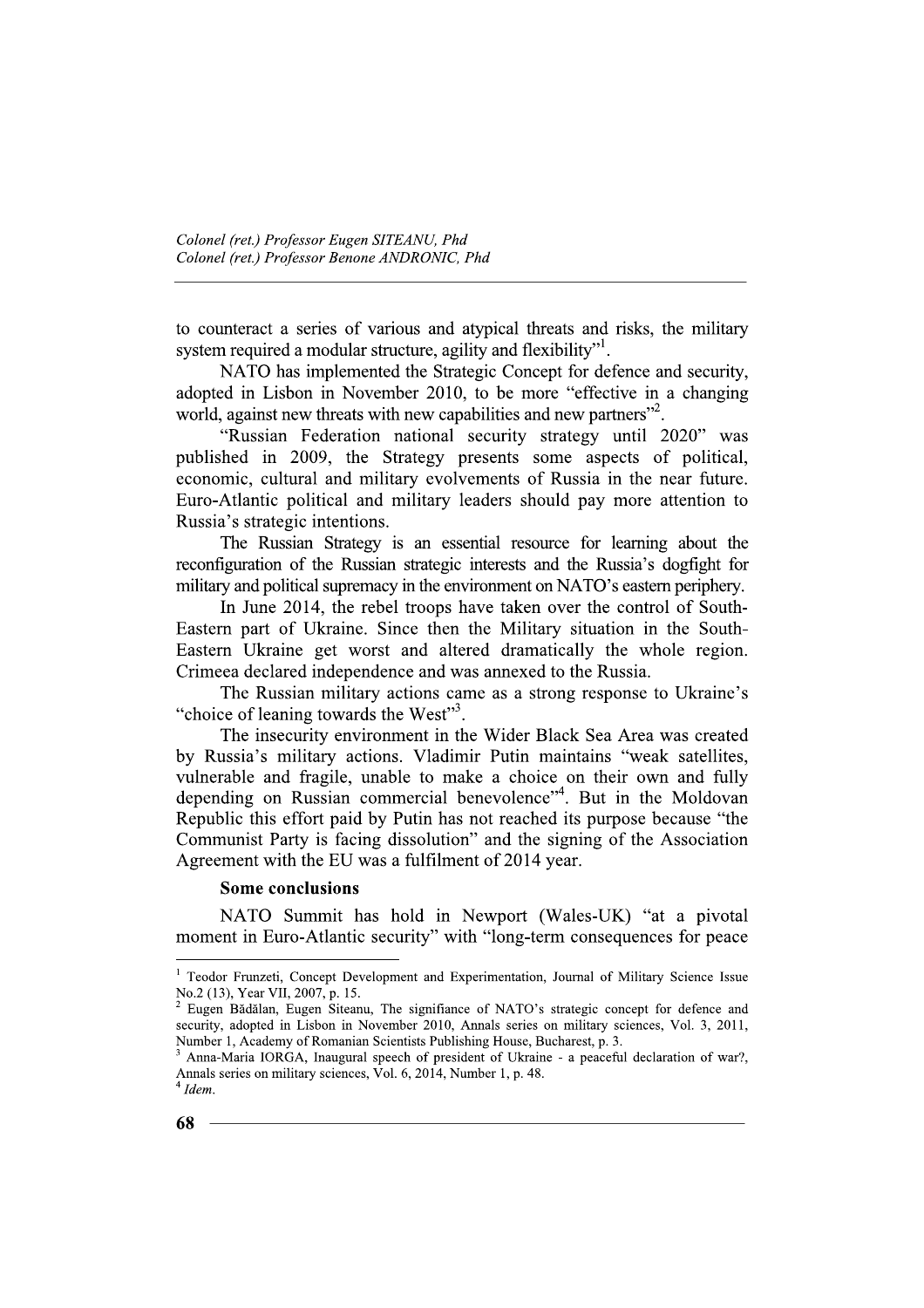and security in the Euro-Atlantic region" and entire world because of "Russia's aggressive actions against Ukraine" and the growing instability from the Middle East to North Africa<sup>5</sup>.

NATO is based on solidarity, the indivisibility of Allies security and the Alliance cohesion and is "an essential source of stability" and security in the "unpredictable world". Allies are united in their aim to fulfil the measures in "Washington Treaty and the purposes and principles of the Charter of the United Nations" and in Strategic Concept (collective defence, crisis management, and cooperative security). NATO is "the transatlantic framework for strong collective defence" and the best "forum for security consultations and decisions among Allies". In the Transatlantic Declaration it is stated that member countries of NATO are committed to further strengthening the transatlantic bond, protect and defend NATO's territories and populations "against attack, as set out in Article 5 of the Washington Treaty". The Heads of State and Government of the member countries of the North Atlantic Alliance have made a strong assessment of unity and "to providing the resources, capabilities, and political will required to ensure "the Alliance remains ready to meet any challenge"<sup>6</sup>. All of them are "ready" to act together and decisively to defend freedom" and Alliance's" shared values of individual liberty, human rights, democracy, and the rule of law".

The heads of State and Government of all Allies "have taken decisions to meet the challenges of today and tomorrow". They were reaffirming their "strong commitment to collective defence and to ensuring security and assurance for all Allies" and to strengthen their "partnerships with countries and organizations around the globe to better build security together<sup>38</sup>.

The Alliance's troops deliver the security that is the foundation of the member countries prosperity and their way of life.

In order to ensure that the "Alliance is ready to respond swiftly and firmly to the new security challenges", the heads of State and Government have approved the NATO Readiness Action Plan which provides a "comprehensive package of necessary measures to respond to the changes in the security environment on NATO's borders".

69

 $5$  http://www.nato.int/cps/po/natohq/official texts 112964.htm.

 $6$  Idem.

 $^7$  Idem.

 $8$  Idem.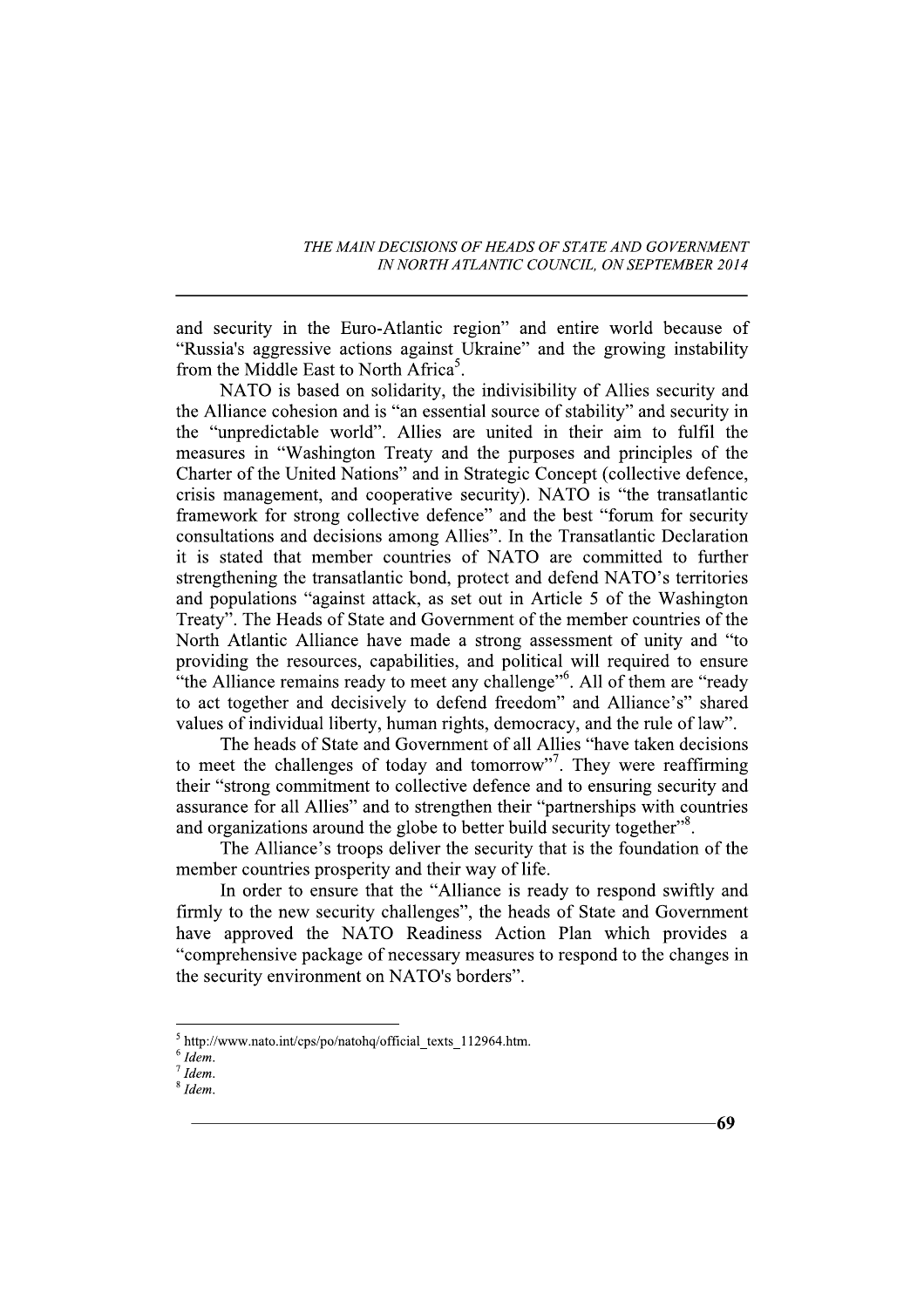The Plan responds to the challenges imposed by Russian Federation aggressive actions, their military implications and to the risks and threats in NATO southern neighbourhood, in the Middle East and in North Africa. It strengthens NATO's collective defence and NATO crisis management capability. It will also contribute to ensuring that the North Atlantic Alliance is a strong, ready and responsive Organization capable of meeting all the "challenges from wherever they may arise".

The elements of the "NATO Readiness Action Plan include measures that address the continuing need for the Allies' security (assurance of Allies) and the adaptation of the NATO's military strategic posture.

The assurance of Allies (the assurance measures) are: "continuous air, land and maritime presence" on a rotational basis as well as a meaning military activities in the environment on NATO's eastern borders (at the periphery of NATO's territory).

The others measures (adaptation measures) include the forces required to ensure that the NATO can strongly address to the threats, to ensuring security and assurance for all Allies.

The Heads of State and Government agreed to halt any decline of defence budgets to make the better or the best effective use of NATO funds. The Alliance's security and defence strongly depend on size of defence budget and how the allies spend it.

The investments should be increased and directed only towards meeting NATO's capability priorities. A stronger Euro-Atlantic defences industry means a stronger defence industry across the NATO (a stronger defence industry in European Union and better cooperation within EU and across the Atlantic). This is essential for making the greater NATO capabilities.

Increased the Alliance and EU defence capabilities are obviously complementary.

Allies meeting the NATO plan to spend more than 2% of GDP on defence must to continue to do so, and others spending less than 2% have to halt any decline in defence expenditure (DEX) and to increase DEX and to move to wards the 2% within a decade (Figure 1).

 $9$  Idem.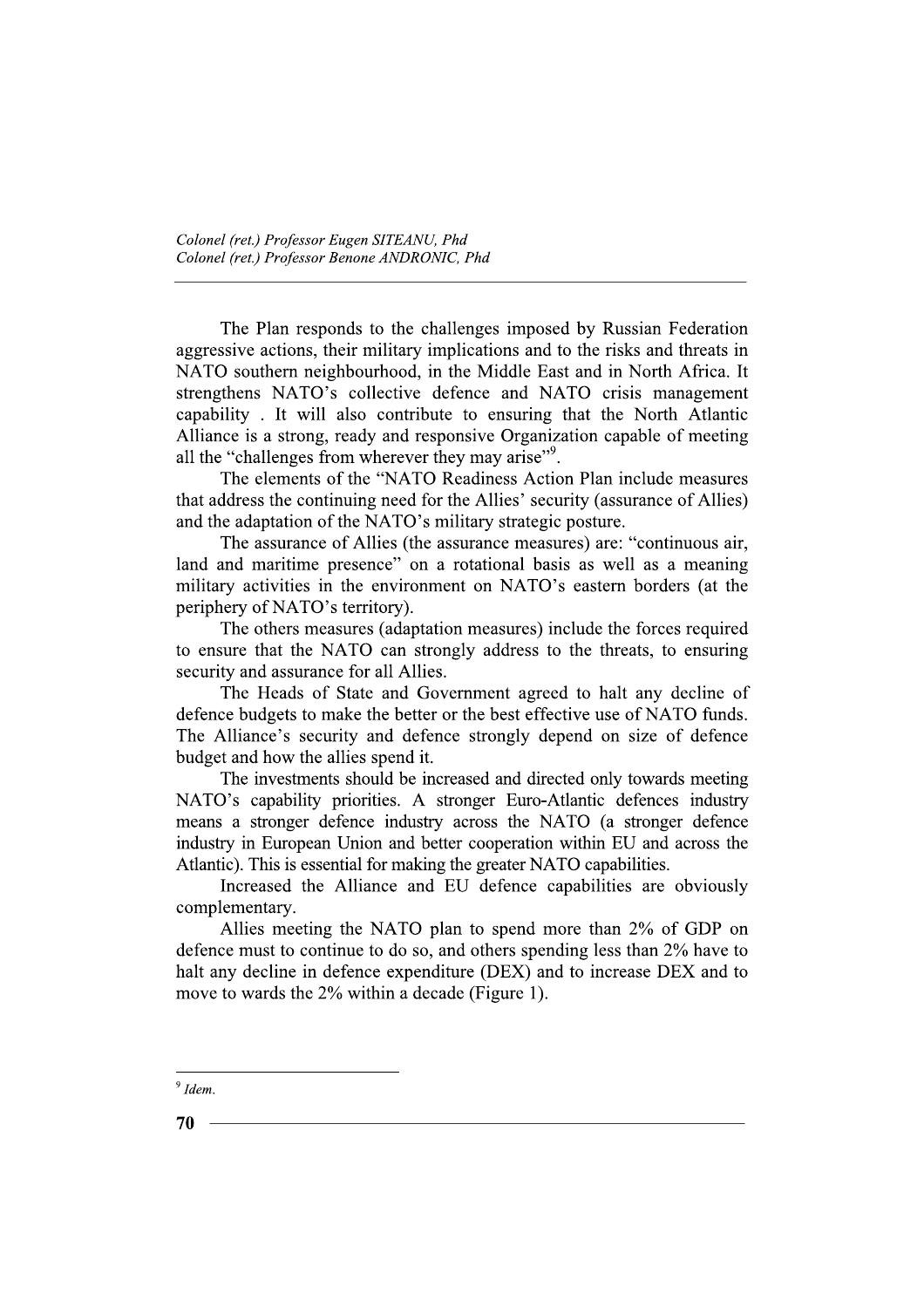

Allies meeting the Alliance guideline to spend minimum of 20% of

their DBs on MEq, including related R&D must continue to do so (Figure 2) and the Allies who spend less than 20% must to increase their annual investments to 20% or more (Figure 2).



The member countries of NATO must ensure that their armed forces (land, air and maritime forces) meet Alliance guidelines for deployability and sustainability and can operate together effectively.

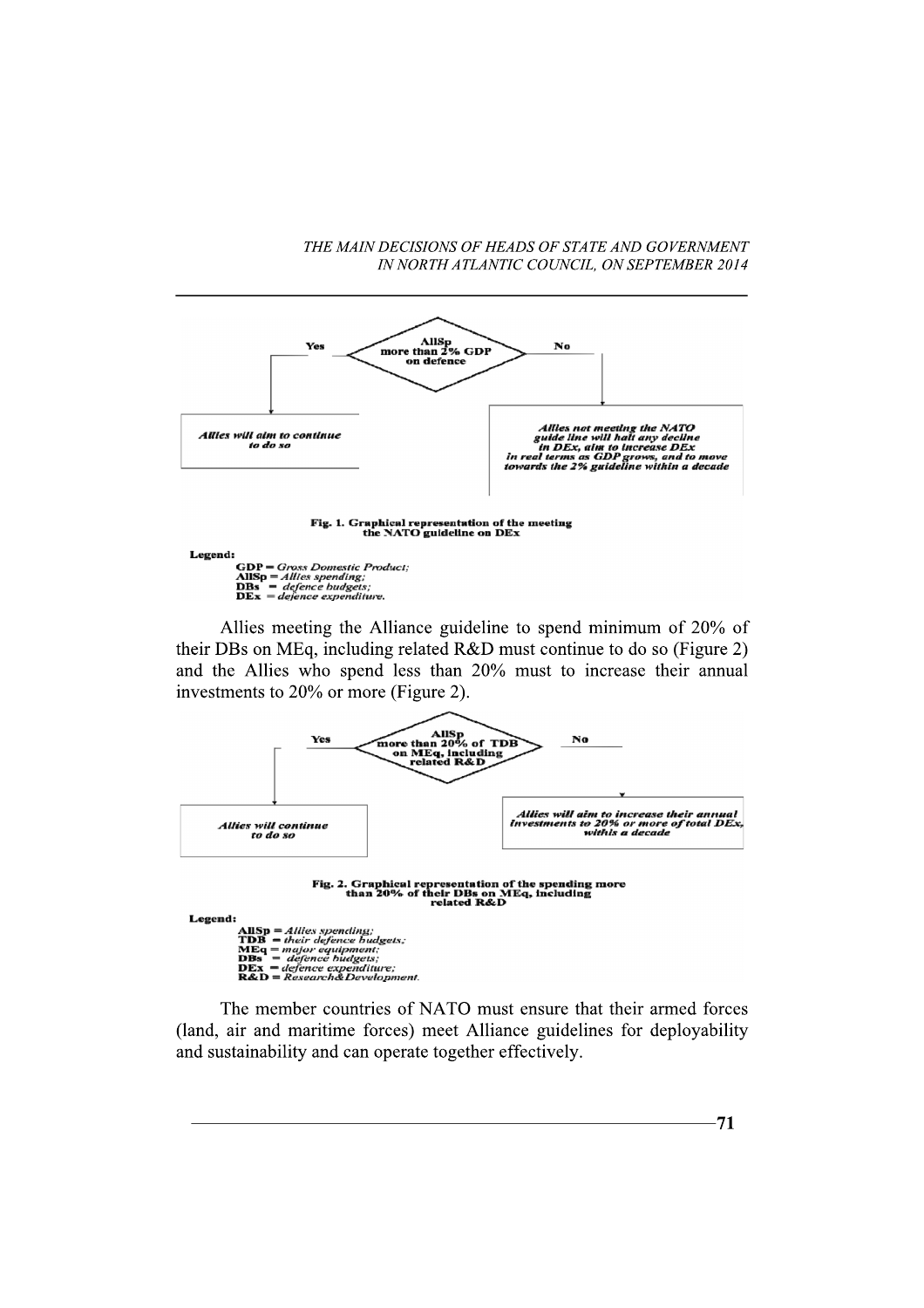The Alliance will strongly enhance the capability of NATO Response Force by developing the forces being able to move faster and respond better to potential threats. NATO will makes a Very High Readiness Joint Task Force (VJTF) as part of NRF<sup>10</sup>. The VJTF is a force that has to deploy within a few days to respond to risks and threats at the periphery of Alliance's territory. NATO has to establish an command and control presence on the periphery of its territory.

The passage of nearly an year after the events that have changed the history of Ukraine and Russia gives us the opportunity to look back to the Ukrainian crisis and to give a verdict regarding EU and NATO involvement in terms of failure or success of their political actions.

The Summit NATO/OTAN in September 2014 took place in conditions of very complex military-political crisis in Ukraine, resulting in the modification of the Russian-Ukrainian border and thousands of deaths of Syrian military and political crisis of unprecedented terrorist actions the formation of an Islamic State which is a huge threat to international security and compromise the international community's efforts for peaceful settlement of disputes in the region. Some analysts believe that the current political and military crisis Ukrainian would be a challenge to achieve global domination-conservative American West.

Heads of State and Government of NATO adopted at the meeting of NAC (NAC) in September 2014 Summit Declaration of Wales (here in after will use the abbreviation "Statement") in a turning point for the international security Russian aggression against Ukraine is a threat to freedom, integrity and peace of Europe besides there are threats of transnational and multidimensional, and the Middle East to North Africa that could have repercussions for peace and security in Euro Atlantic and the whole world.

CNA condemns Russian aggression against Ukraine and asked the Russian Federation to withdraw its troops from Ukraine and its borders as violating the sovereignty and territorial integrity of Ukraine is a violation of international law and a serious threat to Euro-Atlantic security. NATO Heads of State and Government does not recognize "annexation" illegal and illegitimate Crimea by the Russian Federation and require it to act in the spirit of international law, its international obligations and responsibilities, to renounce

 $10$  NRF - NATO Response Force.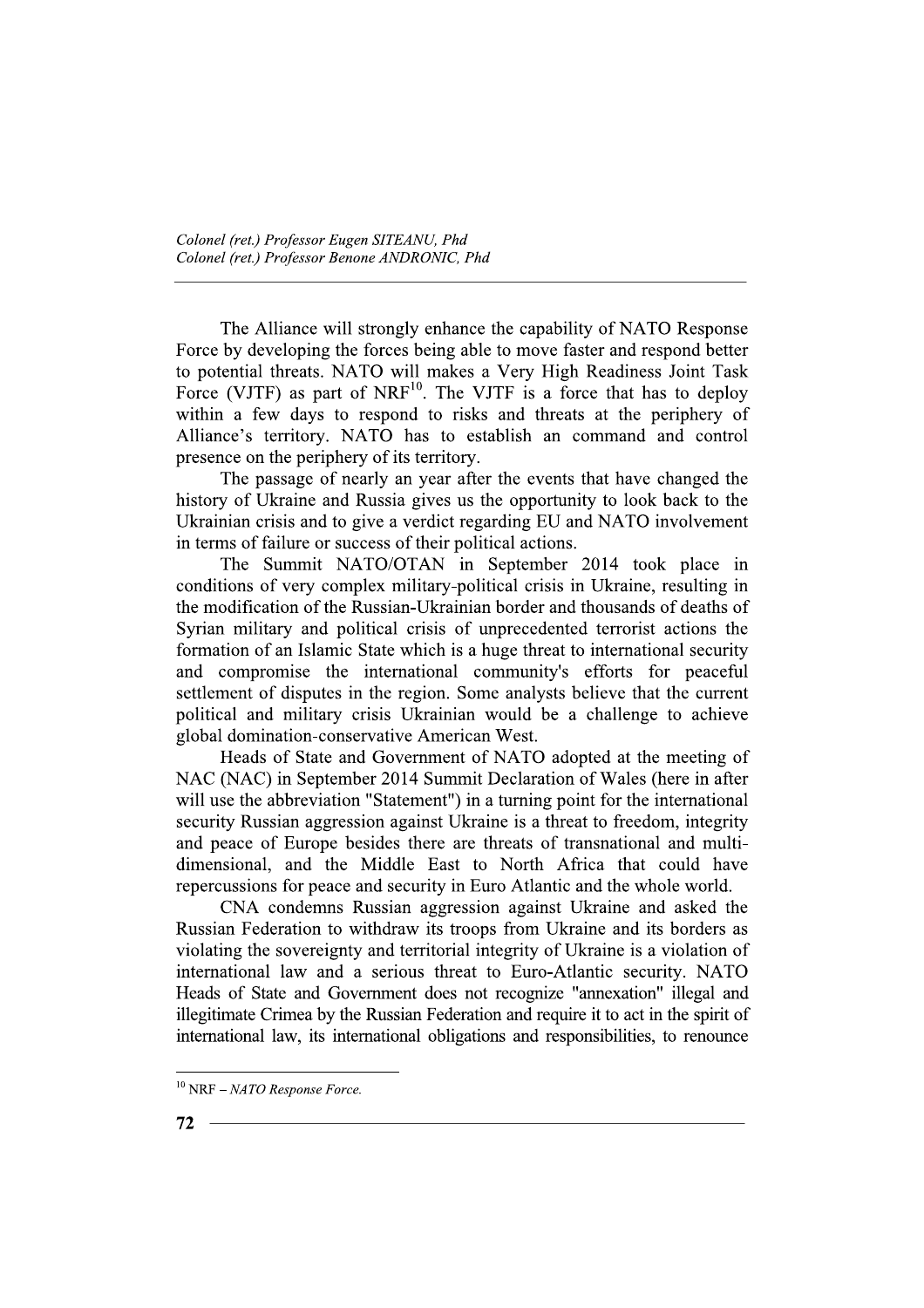illegitimate occupation of Crimea and aggressive actions against Ukraine to withdraw its troops, to no longer supply the separatists with weapons, equipment, etc. and cease to provoke tensions in Ukraine and bordering it.

However, they ask Russia to use its influence in order to de-escalation separatist crisis situation and find a political and diplomatic solution to respect the sovereignty and territorial integrity of Ukraine, in compliance with its internationally recognized borders. They also require Russia to take the necessary measures to ensure the security, rights and freedoms of all persons in the Crimea. Russian aggression and felling led Malaysia Airlines MH17 airliner in July 17 2014. Pursuant to Resolution 2166 of the UN Security Council, states and other actors require the Allies in the region to allow immediate access to the aircraft crash site in order to resume the investigation and repatriation of remains of victims and accountability and prosecution of others guilty of shooting down aircraft. NATO Heads of State and Government encouraged Ukraine to promote democratic values and respect for human rights and the rule of law, calls for a constructive dialogue with Russia Poroshenko President and welcome the signing of the Association Agreement with the European Union on 27 June 2014 that highlight Ukraine's European aspirations. North Atlantic Alliance strongly supports the sovereignty, independence and territorial integrity of Ukraine within its internationally recognized borders. Actually, broad approval of the United Nations General Assembly Resolution no. 68/262 on the territorial integrity of Ukraine certifies international rejection of "annexation" illegal and illegitimate Crimea by the Russian Federation. Allies notes with concern the escalation of violence Russian and Russianbacked separatists in eastern Ukraine to destabilize sovereign state.

The statement said, Allies supports sanctions imposed by the European Union, G7 and other organizations to counter Russia's aggressive behavior and lead to de-escalation and a political solution to the crisis adoption military. At the same time they will have a strategic discussion on Euro-Atlantic security and Russia, which are the foundation of the Alliance's vision on how to deal with NATO relations with the Russian Federation in the future.

It is known that after the disappearance of the USSR and NATO so far has worked hard to create and strengthen the partnership with the Russian Federation, in particular through the NATO-Russia Council, based on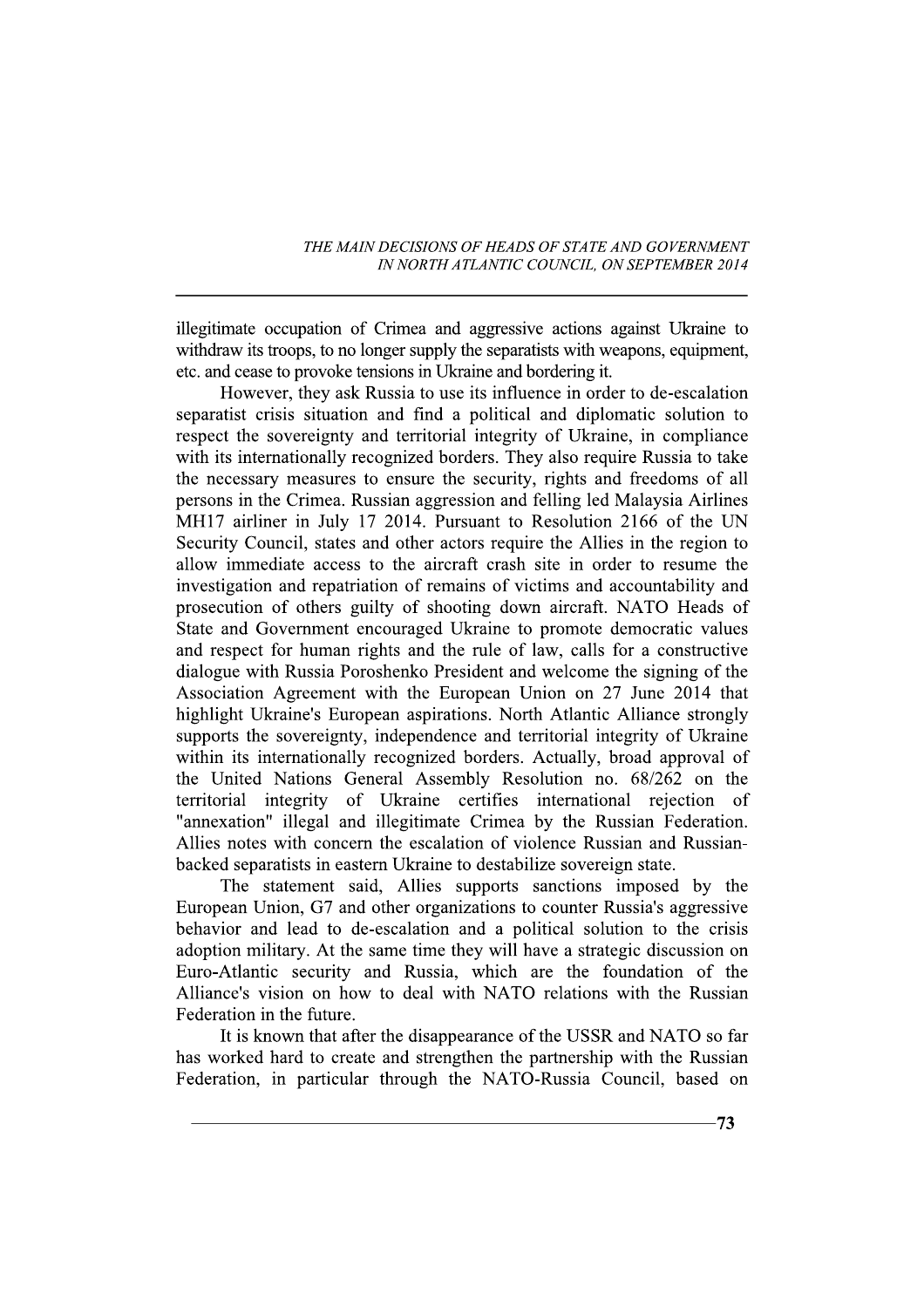NATO-Russia Founding Act and the Rome Declaration. But Russian Federation trampled commitments and international law. However Allies have not ceased to hope that the partnership between NATO and the Russian Federation is of strategic value if it is based on respect for international law. Therefore, NATO believes in a constructive cooperative relationship with the Russian Federation, including mutual confidencebuilding measures and mutual understanding of the position of non-strategic nuclear forces of the Alliance and Russia in Europe, based on common security interests. Unfortunately, there is not now necessary conditions of such a relationship.

As a result, Allied decision to suspend civil and military cooperation between NATO and the Russian Federation is still in force, but political channels of communication remain open.

NATO did not want in the future and does not want any confrontation with the Russian Federation, arguing that there is a threat to it, but can not and will not compromise on principles that underlie the EU and NATO and security of America North. Alliance is not only transparent but also predictable and is determined to demonstrate its durability and strength, as it always did. NATO's relations with the Russian Federation depend on the occurrence of a change of constructive actions of the Russian Federation to show that it complies with international law, its international obligations and responsibilities. But Russia does not comply with the UN Charter and international law nor to any other member. The Russian Federation has a hostility towards Moldova and Georgia by violating fundamental European security commitments (especially those undertaken by the Helsinki Final Act), by not implementing TFC in Europe and through the use of military and others to interfere in the internal affairs of neighboring states. Inappropriate behavior, even aggressive Russia is a serious threat to international order, based on international law; and Euro-Atlantic security. All these inconsistencies and threats have medium and long term effects on security in the wider Black Sea and the Euro-Atlantic security since the recent actions of the Russian Federation contradicts the principles that underlie mechanisms to increase confidence in the Black Sea. Accordingly, the Allies will support: Black Sea States efforts to ensure security in the region; OSCE actions that should have free access to all regions of Ukraine in order to fulfill the mandate unhindered.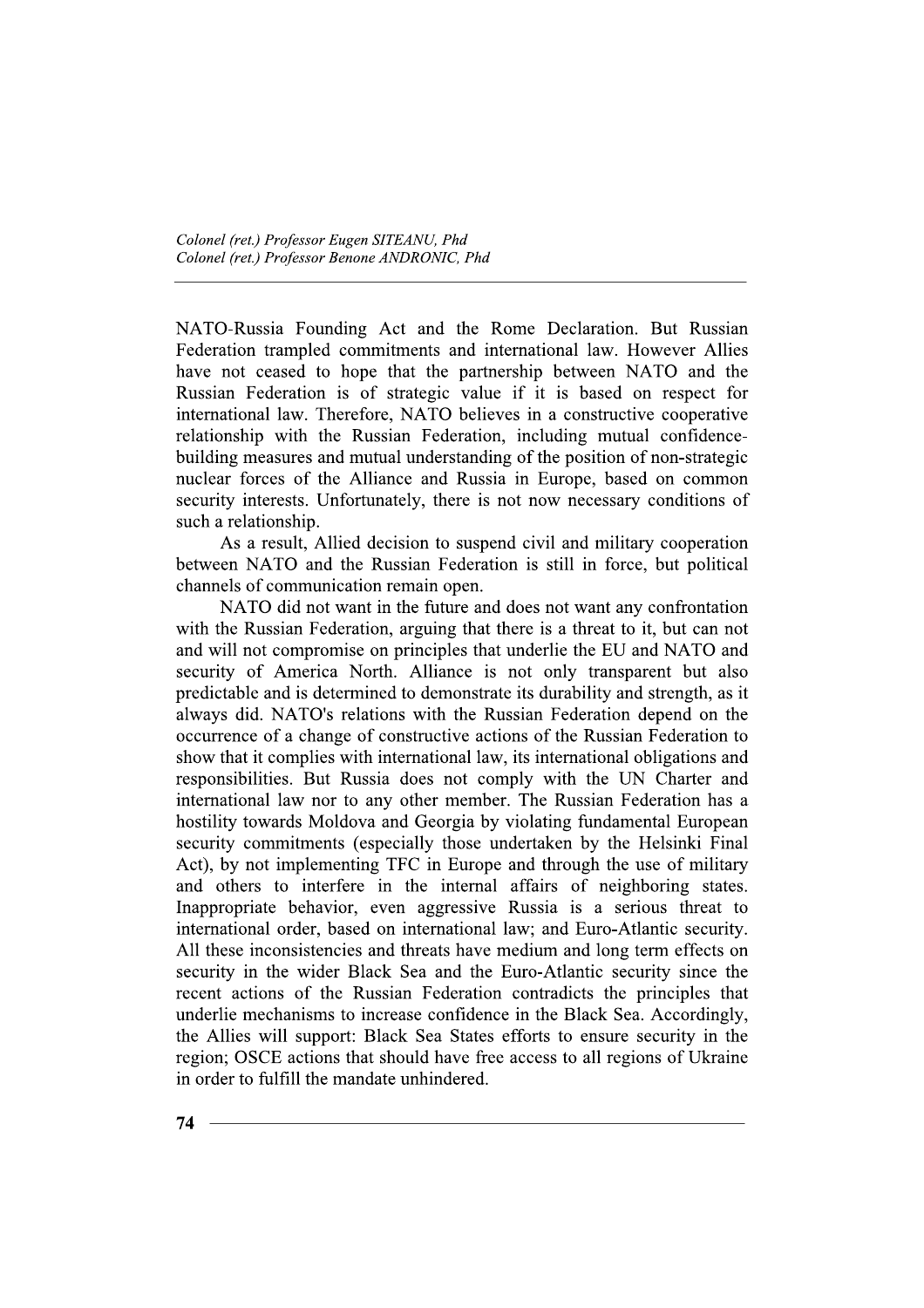NATO also supports the European Union's decision on initiating a mission under the CSDP to support Ukraine's civil sector reform (including in the fields of police and rule of law).

Allies recognize Ukraine's right in restoring peace, order and defend its people and its territory and its armed forces must exercise maximum restraint in military operations to avoid the risk of civilian casualties in the area. Heads of State and Government of NATO adopted a joint declaration with the President of Ukraine and decided to support Ukraine in its Annual National Programs Allied Distinctive Partnership. All they support reform of the security and defense sectors of Ukraine in order to ensure interoperability between the largest Ukraine and NATO forces.

NATO, while also supporting the initiative on improving the interoperability with partner states of NATO. Many Eastern European NATO partners are worried and concerned legitimately encroaching, illegitimate Crimea by Russia and brutal military intervention in eastern Ukraine. NATO will support and further right partners to make decisions independent and sovereign, without external pressures and territorial integrity, independence and sovereignty of the Republic of Moldova, Georgia, Armenia and Azerbaijan.

In this respect, Allies supports peaceful resolution of conflicts in the South Caucasus and Moldova, the principles and norms of international law, the UN Charter and the Helsinki Final Act and urge all parties to engage constructively and give demonstrate political will to resolve conflicts peacefully in formats established by negotiation.

Euro-Atlantic security and international security are seriously threatened in the Middle East and North Africa. NATO will continue to support the struggle of the peoples for peace, security, democracy, justice and prosperity.

A serious security threat is the so-called "Islamic State" in Iraq and the Levant (Syria), or abbreviated Isil, especially against Iraqi and Syrian peoples. NATO condemns the barbaric attacks / villain of Isil civilian population and ethnic and religious groups.

NATO is committed to supporting the NATO-Iraq partnership to help Iraq to create some security forces more effective. Allies also condemns the violent actions of the Assad regime against the Syrian people and the Syrian government to respect the sky UN Security Council resolutions and to engage in a political transition according to the Geneva Communiqué of 30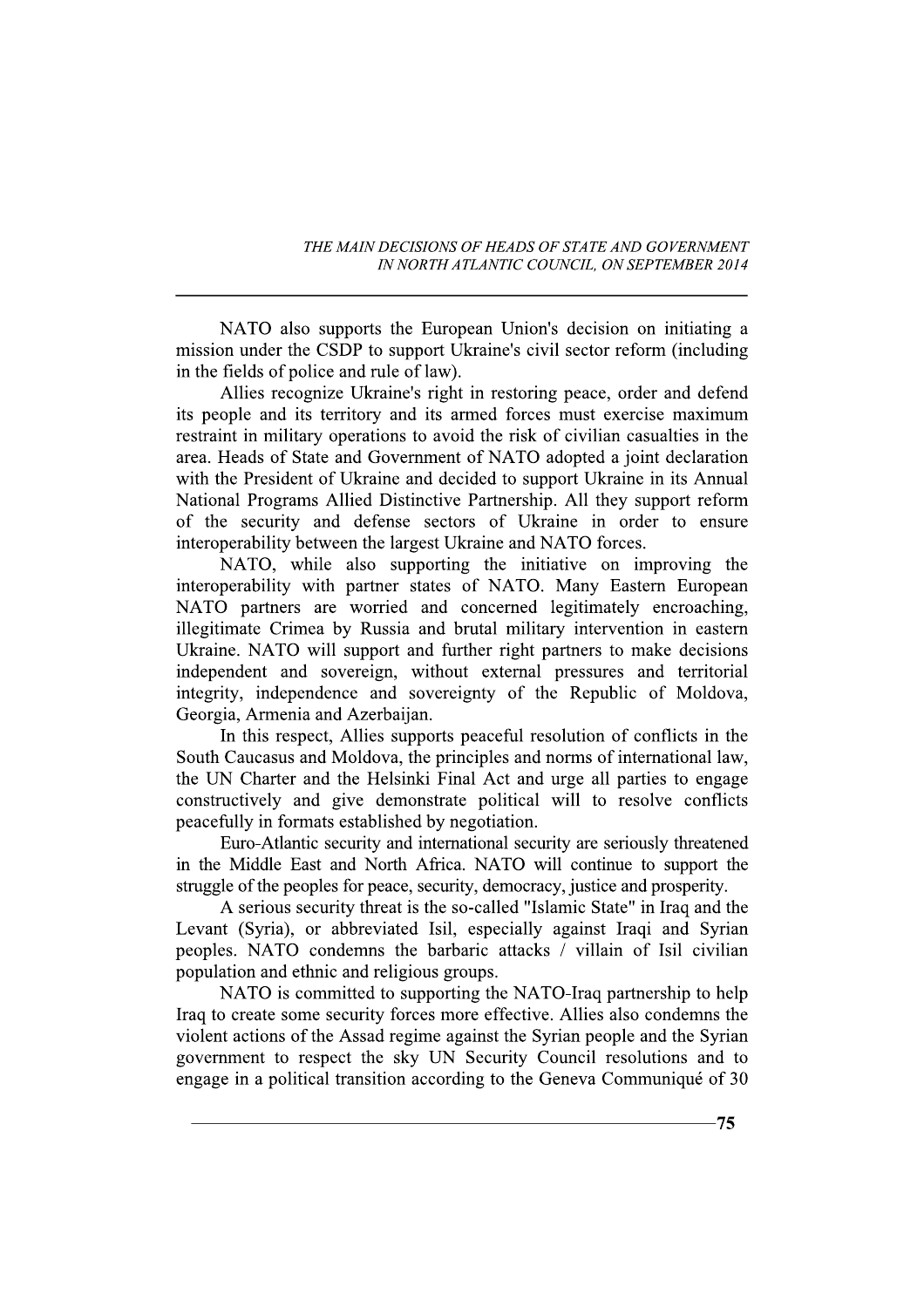June 2012. Isil presence in Iraq and Syria is a serious threat to regional security. To counter this threat, the international community must act in a coordinated manner.

NATO will continue to maintain a presence in Afghanistan Allied and after ISAF (December 2014) for training, counseling and support ANSF through Resolute Support mission and financial support of the ANSF. NATO is a major source of security in the Euro-Atlantic and around the world. Allies are strong democratic states united by the Treaty of Washington and principles of the United Nations Charter. NATO is based on solidarity and indivisibility of Allied security, the collective defense as a democratic forum for security consultations and decisions of the Allies, to protect and defend territory and its citizens, according to Art. 5 of the Treaty, against any attack.

Consequently, according to their statements, NATO Heads of State and Government pledged to strengthen the transatlantic link and provide both resources and capabilities and the political will to ensure conditions for NATO to be always ready to face any threats and any attack. They were committed to achieving the three core tasks of NATO Strategic Concept (collective defense, crisis management and cooperative security).

Wales Summit endorsed NATO Action Plan aimed at increasing responsiveness and accountability fast and firm to the new security challenges. Current plan contains a set of measures to address the new changes in the security environment in the vicinity of NATO, but also the most remote and challenges of the Russian Federation "their strategic implications". He also responds to, risks, dangers and threats in the southern neighborhood of the Alliance, but also from North Africa and the Middle East. It leverages the collective defense of the Alliance and NATO crisis management capacity. This Plan aims to maintain OTAN (NATO) strong, highly trained, reactive and able to give a decisive rebuff all the challenges of today and tomorrow. The components of the plan include and those measures that meet the requirements of ensuring NATO permanent and strategic military adaptation of the Organization.

Among the measures mentioned insurance: permanent military presence and activity of air, land and sea in the eastern neighborhood of NATO on a rotating basis. This will be essential not only to insurance

76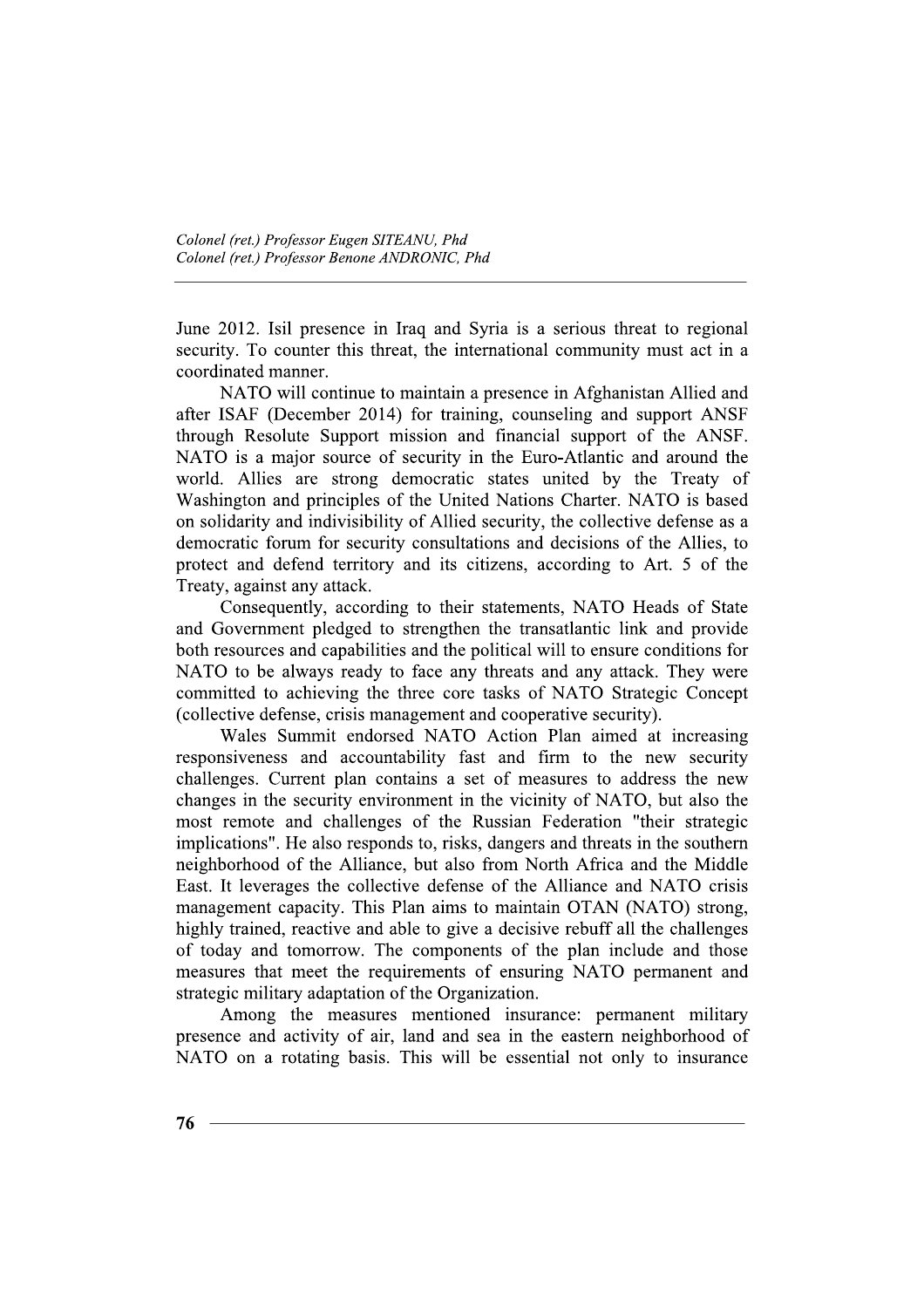requirements, but also deterrence, being flexible and measurable in terms of the response to the evolving security situation.

Adaptation measures provide strong alliance to meet all security challenges that may arise. It will also increase the responsiveness of NRF (NATO Response Force) on the development of forces capable of rapid action and response to any challenges and threats. Within this force will establish a multinational force grouping with a very high level of response (VHRJTF), which is a new joint NATO force that could be deployed in a few days and will face threats and dangers of the boundary; Alliance. The force will include a terrestrial component to be included in air, sea and special operations.

Level of VHRJTF reaction will be tested through exercises that will make the notifications short time. NATO will send the appropriate command and control elements on the far eastern territories Alliance and some strength. If necessary the outskirts NATO allies will be established for deterrence and collective defense.

Allies have committed to increase the capacity strengthening NATO Allies quickly and efficiently concerned "by preparing infrastructure, prepositioning of supplies and equipment and means of designating specific bases", especially by host nation support. Allies will also ensure that NATO forces maintain an appropriate level of response and consistency necessary to carry out the full range of Allied missions, especially deter aggression against the Allies and the ability to defend throughout Allied.

NATO Heads of State and Government pledged to maintain robust, flexible and capable NATO command structure to ensure the effectiveness of controls and control simultaneous threats. Also it will take measures to increase responsiveness and capabilities NE Headquarters Multinational Corps. Connected Forces Initiative (CFI) is useful to achieve coherence of all elements of training / exercise of the Alliance Action Plan aimed at increasing reaction.

NATO Heads of State and Government will take the Alliance to be able to effectively counter the threats of war by military action hybrid, paramilitary and civilian (open and undercoating by a highly integrated architecture. which includes developing strategic communications, developing scenarios for war hybrid and strengthening coordination between the Alliance and other organisms.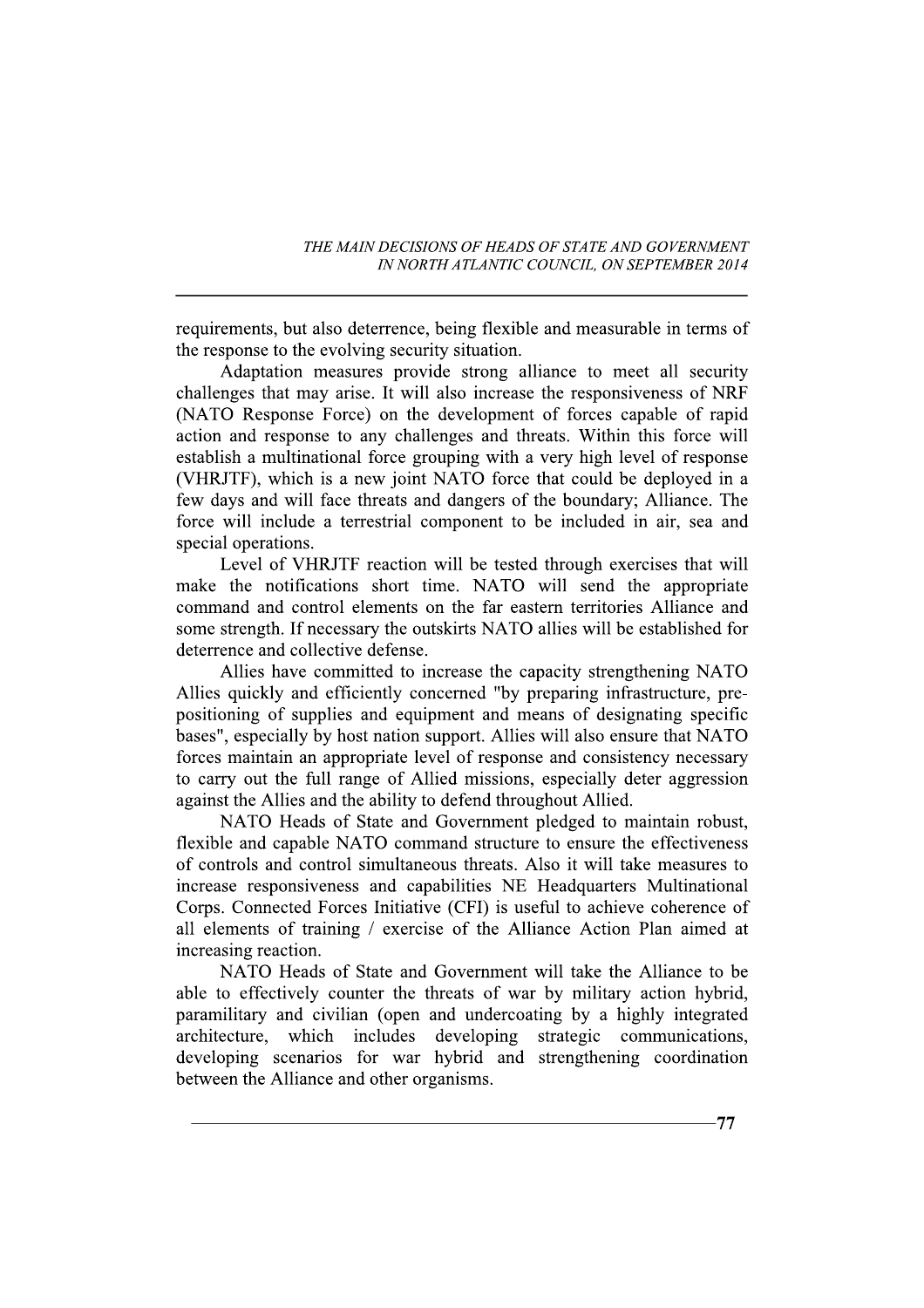Allies will establish the Center of Excellence for NATO Strategic Communication in Latvia.

NATO Heads of State and Government decided that the Allies who spent less than 2% of GDP on defense budget to stop any decrease this percentage and increase this budget as GDP increases to reach a value of 2% within a maximum of one decade to achieve the Target Capabilities NATO. Allies who spend less than 20% of defense budgets for major new military equipment shall, within a decade, to reach minimum investment of 20% of total defense spending.

### **Conclusions**

In the last months of 2014, the world witnessed the most dangerous crisis between NATO and Russia (but also, and between the EU and Russia) embodied the highest political and military confrontation between the US and the Russian Federation in decades (for the Cuban missile crisis of 1962) to the present). The consequences of this crisis might even complete with a military confrontation between NATO and Russia, which could exceed the intensity of the previous Cold War. Statement by the NATO Summit in Wales contains a condemnation of Russia's aggression and annexation of Crimea Ukraine for failure international law and principles of the UN Charter regarding independence and sovereignty of Moldova and Georgia, for violation of commitments and other unacceptable actions that Russia is a threat to international security.

Russia's rearmament effort and reconcure of territory in eastern Ukraine, Crimea annexation and forceful actions are attempts to rebalance power between the US and Russia. Russia has strengthened its strategic alignment advanced and captured a geopolitical foothold in Ukraine and Moldova.